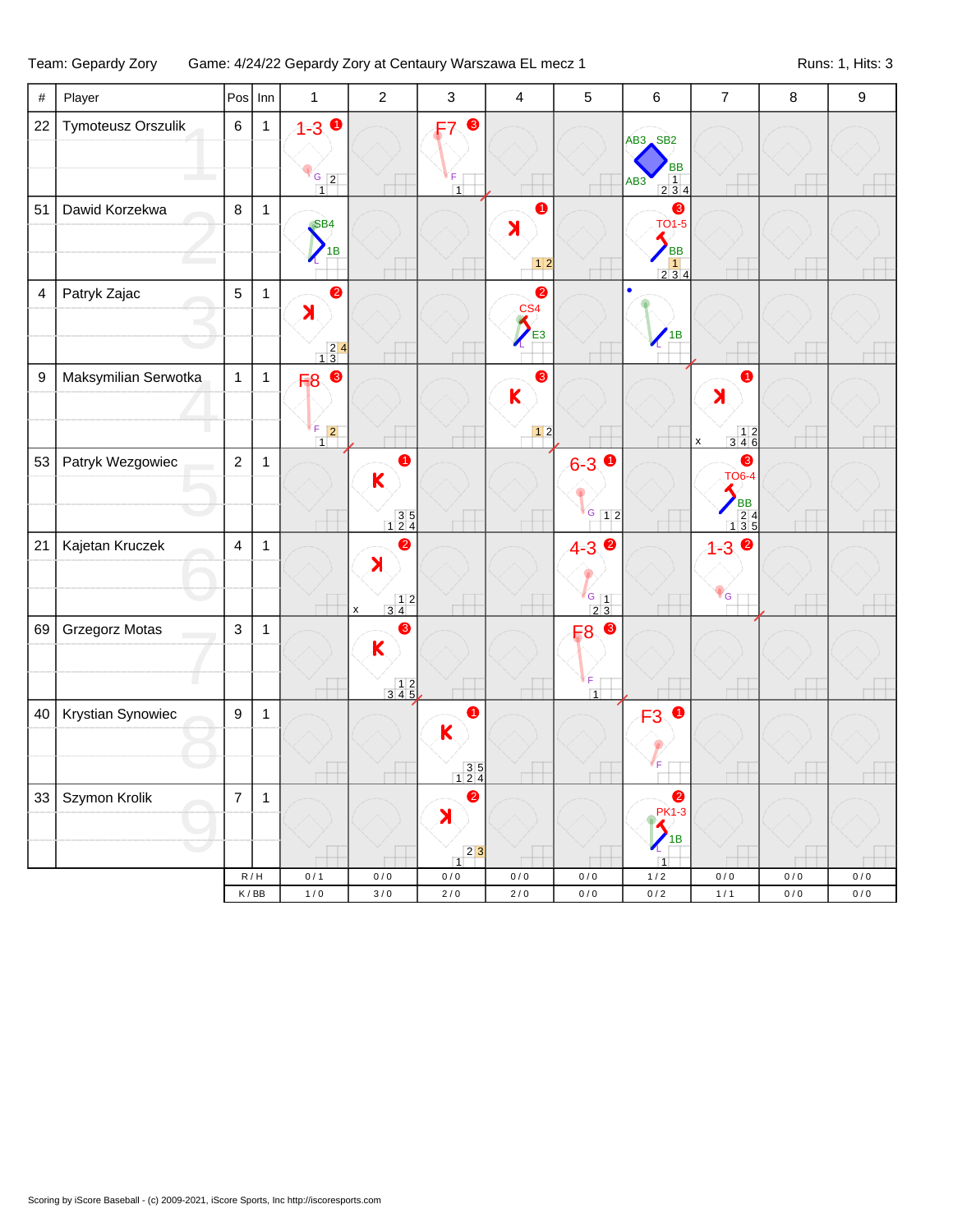Team: Centaury Warszawa Game: 4/24/22 Gepardy Zory at Centaury Warszawa EL mecz 1 Runs: 1, Hits: 10

| #      | Player              |                  | $Pos$ Inn    | $\mathbf{1}$                                | $\overline{2}$                                                                          | $\mathfrak{S}$                                                                            | 4                                                                        | $\sqrt{5}$                                                  | 6                                                                                 | $\overline{7}$ | $\bf 8$   | $\boldsymbol{9}$ |
|--------|---------------------|------------------|--------------|---------------------------------------------|-----------------------------------------------------------------------------------------|-------------------------------------------------------------------------------------------|--------------------------------------------------------------------------|-------------------------------------------------------------|-----------------------------------------------------------------------------------|----------------|-----------|------------------|
| 48     | Jan Pruszynski      | $\,6\,$          | 1            | F9 <sup>O</sup><br>F<br>$\vert$ 2<br>$\Box$ |                                                                                         |                                                                                           | ❸<br><b>TO6-4PB2</b><br>E <sub>5</sub>                                   | $\begin{array}{c}\n 1B \\  13 \\  \hline\n 2\n \end{array}$ |                                                                                   |                |           |                  |
| 34     | Ian Waldron         | $\mathbf{3}$     | $\mathbf{1}$ | $5-3$<br>$G_{1}$<br>$\overline{2}$          |                                                                                         | $\bullet$<br>AB4<br>$\begin{array}{r} \n 1B \\  \hline\n 3 \\  \hline\n 12\n \end{array}$ | $\frac{1}{2}$<br>$\overline{1}$                                          |                                                             | $4-3$ 0<br>$\sqrt{G}$ 1<br>$\overline{2}$                                         | $\Box$         | $\Box$    |                  |
| 11     | Adrian Pawelec      | $\overline{5}$   | $\mathbf{1}$ | $6-3$ $\bullet$<br>G<br>$\overline{1}$      |                                                                                         | $\bullet$<br>$\overline{\mathbf{X}}$<br>$\pmb{\mathsf{x}}$                                | $^{\prime}$ <sub>1</sub> B<br>$\overline{1}$                             |                                                             | AB5 AB4<br>1В<br>$\overline{1}$                                                   |                |           |                  |
| 13     | Jakub Lipka-Kozanka | $\overline{2}$   | $\mathbf{1}$ |                                             | 0<br>K<br>$23$<br>$\overline{1}$                                                        | 1B                                                                                        |                                                                          | ➊<br>CS <sub>5</sub><br>E6                                  | AB5<br>1B                                                                         |                |           |                  |
| 44     | Piotr Mikolajczyk   | DH               | $\mathbf{1}$ |                                             | E1<br>E1<br>$\frac{1B}{2}$<br>$\mathbf{I}$                                              | $\bullet$<br>F <sub>8</sub><br>F.<br>$\begin{array}{c} 5 \ 1 \ 3 \end{array}$             |                                                                          | AB8 AB6<br>1В<br>PB <sub>9</sub><br>$\overline{1}$          | HBP                                                                               |                |           |                  |
| $\, 8$ | Adam Anders         | 8                | $\mathbf{1}$ |                                             | $\bullet$<br>$\blacktriangleright$<br>$\begin{array}{c c} & 2 & 3 \\ 1 & & \end{array}$ | $4 - 3$<br>$\frac{1}{6}$                                                                  |                                                                          | ❸<br>PB9 AB8<br><b>BB</b><br>$123$ xxx                      | 0<br>$\mathsf{K}$<br>$\begin{array}{ c c }\n\hline\n1 & 3 \\ \hline\n\end{array}$ | $\Box$         |           |                  |
| 25     | Haruki Milewski     | $\boldsymbol{9}$ | $\mathbf{1}$ |                                             |                                                                                         |                                                                                           |                                                                          | $F2$ <sup>O</sup>                                           | ❸                                                                                 |                |           |                  |
| 21     | Albert Wasiewicz    | 9                | $\,6\,$      | ⊤                                           | AB <sub>8</sub><br>E1<br>12                                                             |                                                                                           | PB <sub>2</sub> AB1<br>BB<br>$\begin{array}{c}\n 2 \\  134\n\end{array}$ | $\begin{array}{c c}\n\bullet & 1 \\ \hline\n2\n\end{array}$ | $\overline{\mathsf{K}}$<br>12                                                     |                |           |                  |
| 19     | Kamil Kobierski     | $\overline{4}$   | $\mathbf{1}$ |                                             | <b>BB</b><br>123                                                                        |                                                                                           | 0<br>$\mathsf K$<br>12<br>XХ                                             | PB <sub>9</sub><br>1B                                       |                                                                                   |                |           |                  |
| 42     | Jakub Rogowski      | $\overline{7}$   | $\mathbf{1}$ |                                             | 8<br>K<br>$\begin{array}{c} 13 \\ 245 \end{array}$                                      |                                                                                           | $\bullet$<br>K<br>$12$                                                   | <b>BB</b><br>$\overline{1}$<br>2 3 4                        |                                                                                   |                |           |                  |
|        |                     |                  | R/H          | 0/0                                         | 0/1                                                                                     | $0/3$                                                                                     | 0/1                                                                      | 1/3                                                         | 0/2                                                                               | 0/0            | $0\,/\,0$ | $0/0$            |
|        |                     |                  | K/BB         | $0/0$                                       | $3/1$                                                                                   | $1/0$                                                                                     | $2\,/\,1$                                                                | $0\,/\,2$                                                   | $2\,/\,0$                                                                         | $0\,/\,0$      | $0\,/\,0$ | $0\,/\,0$        |
|        |                     |                  |              |                                             |                                                                                         | $\sqrt{1B}$                                                                               |                                                                          |                                                             |                                                                                   |                |           |                  |